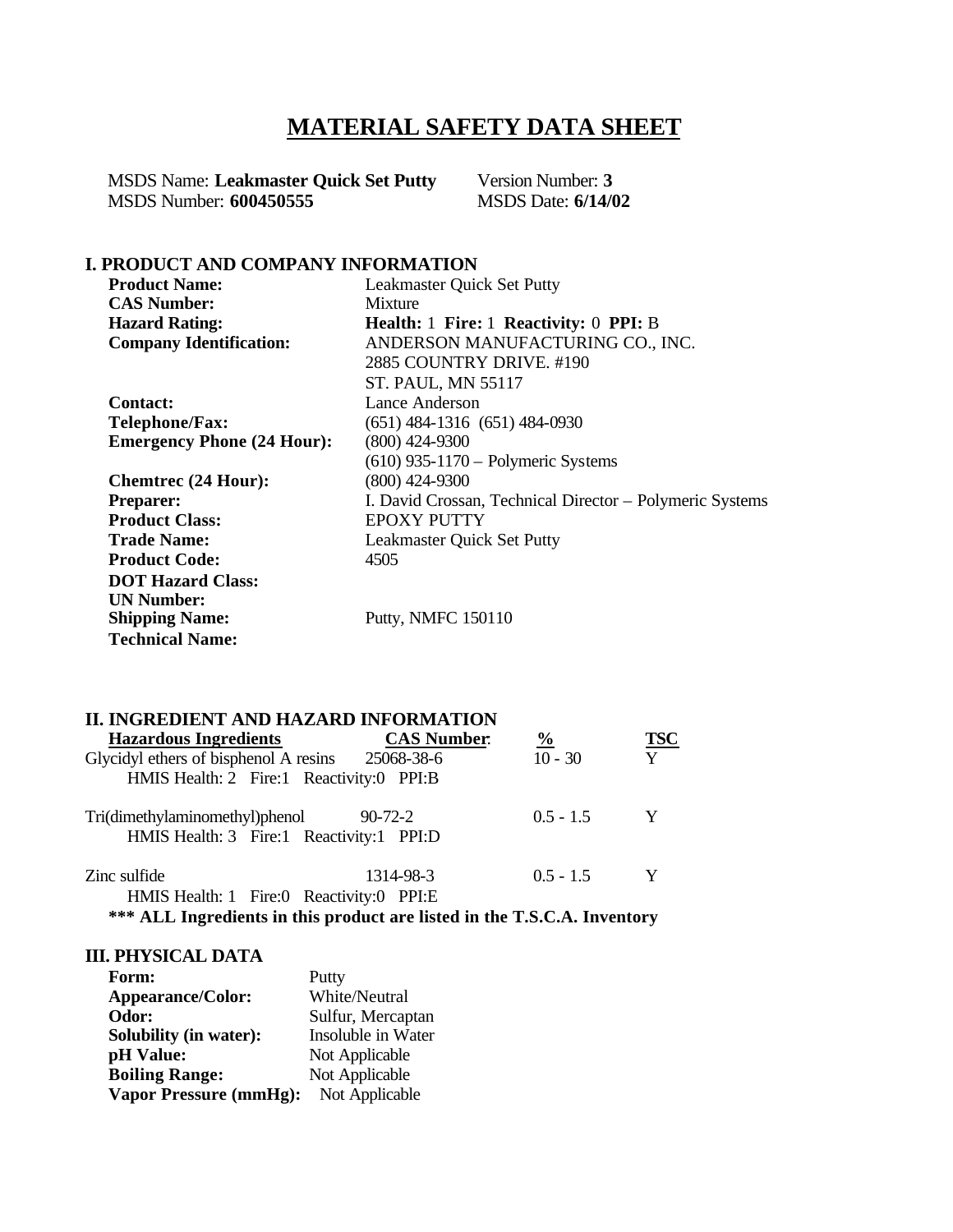| <b>Melting Point:</b>        | Not Applicable |
|------------------------------|----------------|
| <b>Evaporation Rate:</b>     | Non Volatile   |
| <b>Vapor Density:</b>        | Non Volatile   |
| % Volatile:                  | $< 1\%$        |
| <b>Specific Gravity:</b>     | 1.00           |
| VOC:                         | $< 1\%$        |
| <b>Molecular Weight:</b>     |                |
| <b>Heavy Elements (ppm):</b> |                |
| <b>Specific Gravity:</b>     | 195            |
|                              |                |

#### **NOTE:**

 The physical data represented above are typical values and should not be construed as a specification. For additional physical data and details on use, please obtain a technical data sheet for this product.

# **IV. FIRE AND EXPLOSION HAZARD DATA**

| <b>Flammability Class:</b>  | ШB                                                                               |
|-----------------------------|----------------------------------------------------------------------------------|
| <b>Flash Range:</b>         | Not Applicable                                                                   |
| <b>Explosive Range:</b>     | Not Applicable                                                                   |
| <b>Extinguishing Media:</b> | Water spray, foam, CO2, dry chemicals                                            |
| <b>Unusual Hazards:</b>     | Aldehydes, acids, and oxides of carbon, nitrogen, & sulfur may be formed         |
| <b>Fire Fighting:</b>       | Fire fighters and others who may be exposed to the products of combustion        |
|                             | should be equipped with a NIOSH-approved positive pressure self contained breatl |
|                             | apparatus (SCBA) and full protective clothing.                                   |

# **V. HEALTH HAZARD DATA**

|      | <b>Lethal Dose Information (ppm)</b>  |  | Oral                | <b>Skin</b> | Inhale LC50 |  |
|------|---------------------------------------|--|---------------------|-------------|-------------|--|
|      | Glycidyl ethers of bisphenol A resins |  |                     |             |             |  |
| Oral | Rat. adult                            |  | LD50 5000. $mg/Kg$  |             |             |  |
| Skin | Rabbit, adult                         |  | LD50 20000. $mg/Kg$ |             |             |  |

# **Tri (dimethylaminomethyl) phenol**

Rat, adult LD50 1630. mg/Kg

#### **PERMISSIBLE EXPOSURE LEVEL:** N/A

#### **EFFECTS OF OVEREXPOSURE:**

| <b>Inhalation:</b> None |                                                       |
|-------------------------|-------------------------------------------------------|
|                         | <b>Ingestion:</b> Irritation of intestinal tract      |
|                         | <b>Skin Contact:</b> Possible irritant and sensitizer |
|                         | Eye Contact: Possible irritant and sensitizer         |
| <b>FIRST AID:</b>       |                                                       |
| <b>Inhalation:</b>      | Remove to fresh air                                   |
| <b>Ingestion:</b>       | Seek medical advice                                   |
|                         | <b>Skin Contact:</b> Wash with soap and water         |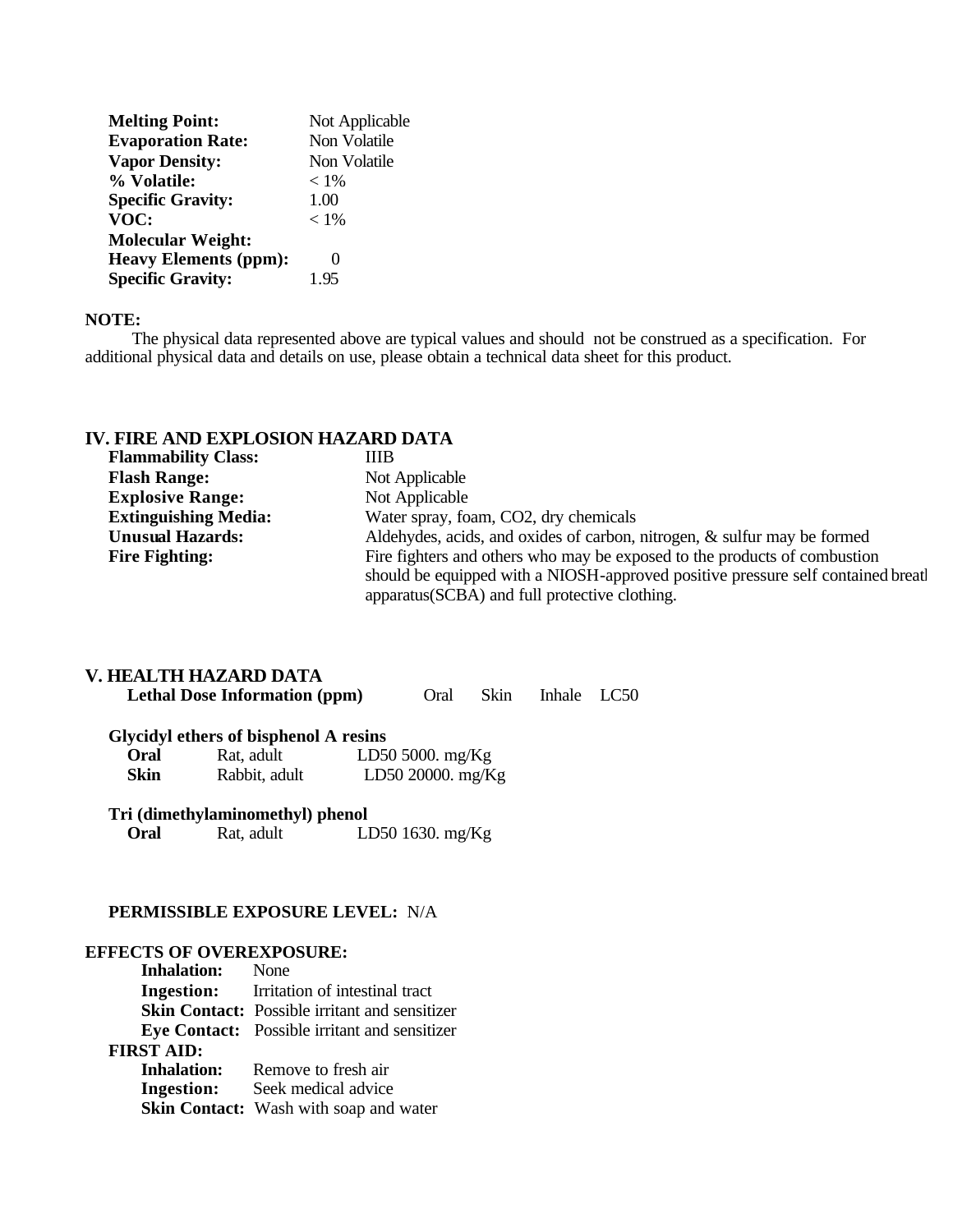**Eye Contact:** Flush with water for at least 15 minutes, consult a physician **NOTE:** Never give anything by mouth to an unconscious person.

## **VI. STABILITY AND REACTIVITY DATA**

**Stability:** This product is stable **Hazardous Polymerization:** Hazardous polymerization will not occur **Incompatibility:** None **Conditions to Avoid:** None **Hazardous Decomposition Products:** Aldehydes, acids, and oxides of carbon, nitrogen & sulfur.

#### **VII. SPILL AND LEAK PROCEDURES**

#### **STEPS TO BE TAKEN:**

Spills or leaks: Dispose of in normal manner.

#### **WASTE DISPOSAL METHOD:**

Incinerate in furnace or bury in landfill in accordance to all applicable regulations; not a hazardous waste.

#### **VIII. EXPOSURE CONTROLS/PERSONAL PROTECTION**

| <b>Occupational Exposure Limits:</b>  |  |                  |                  | ACGIH TLV ACGIH TLV-C ACGIH STEL OSHA STEL | <b>OSHA PEL</b> |
|---------------------------------------|--|------------------|------------------|--------------------------------------------|-----------------|
| Glycidyl ethers of bisphenol A resins |  |                  |                  |                                            |                 |
| N/est N/est N/est                     |  |                  | N/est            | N <sub>est</sub>                           |                 |
| Crystalline silica                    |  |                  |                  |                                            |                 |
| $0.10 \text{ mg/M}$ 3 N/est N/est     |  |                  | N <sub>est</sub> | $0.10$ mg/M3                               |                 |
| Tri (dimethylaminomethyl) phenol      |  |                  |                  |                                            |                 |
| $5.00$ PPM N/est                      |  | N/est            | N <sub>est</sub> | N/est                                      |                 |
| Zinc sulfide                          |  |                  |                  |                                            |                 |
| $5.00 \text{ mg}/\text{M}3$ N/est     |  | N <sub>est</sub> | N <sub>est</sub> | $5.00 \text{ mg}/\text{M}$ 3               |                 |

#### **Protective Equipment Types:**

 **Eyes:** Safety Glasses. **Respiratory:** None required unless sanding or abrading. **Gloves:** Appropriate impervious gloves. Because a variety of protective gloves exist, consult glove manufacturer to determine the proper type of a specific operation. **Other:** None Required.

#### **Ventilation:**

| <b>General Mechanical:</b> None required. |                                 |
|-------------------------------------------|---------------------------------|
| <b>Local Exhaust:</b>                     | Only if heated above 100F (38C) |

# **IX. HANDLING AND STORAGE**

### **HANDLING:**

**Storage Temperature:** < 90F (32C)